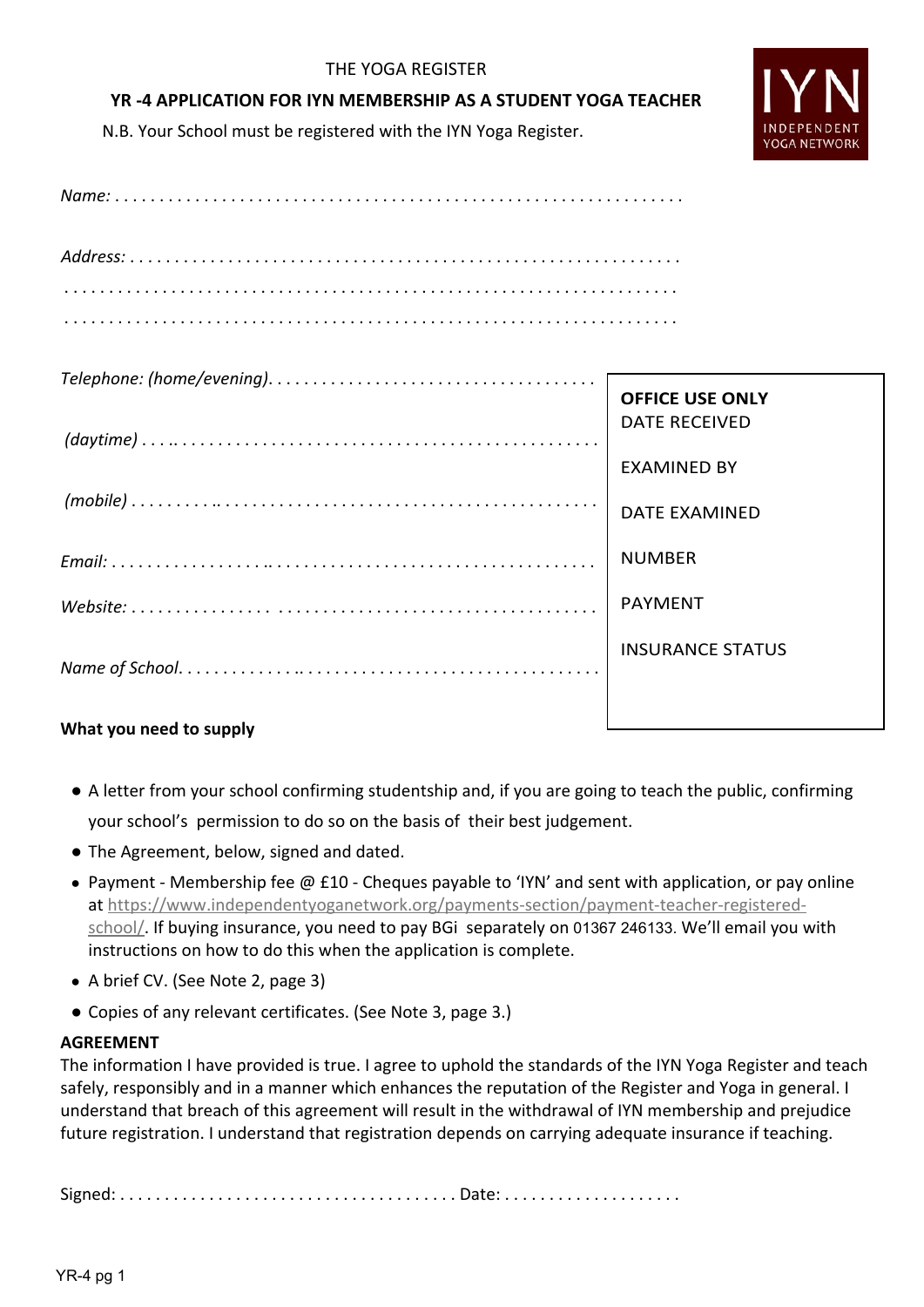# APPLICATION FOR IYN COMPREHENSIVE YOGA TEACHER'S INSURANCE

# IYI INDEPENDENT YOGA NETWORK

# AS ARRANGED BY BGi.uk BROKERS

See Note 4, page 3

| Who do you teach? (e.g. children,<br>adults, pregnant women etc.)                                                      |            |           |
|------------------------------------------------------------------------------------------------------------------------|------------|-----------|
| Where do you teach?                                                                                                    |            |           |
| How many hours do you work on<br>average per annum?                                                                    |            |           |
| Have you ever undergone a police  YES<br>check? (Please tick.)                                                         |            | <b>NO</b> |
| If so provide details.                                                                                                 |            |           |
| Have you ever: (Please tick.)                                                                                          |            |           |
| Made a claim under this type of<br>insurance before?                                                                   | <b>YES</b> | <b>NO</b> |
| Been refused any type of<br>insurance?                                                                                 | <b>YES</b> | <b>NO</b> |
| Held this type of insurance?                                                                                           | <b>YES</b> | <b>NO</b> |
| Been convicted or charged with<br>any criminal offence?                                                                | <b>YES</b> | <b>NO</b> |
| Are you aware of any other<br>information that you should tell<br>us?                                                  | <b>YES</b> | <b>NO</b> |
| Name any CAM therapies you<br>would also like to be covered by<br>insurance. (Make sure certificates<br>are provided.) |            |           |

If you have answered 'YES' to any of the above questions or you are aware of any other material fact that you should tell us about, please give details and continue on a separate page if necessary:



Insurance | Risk Management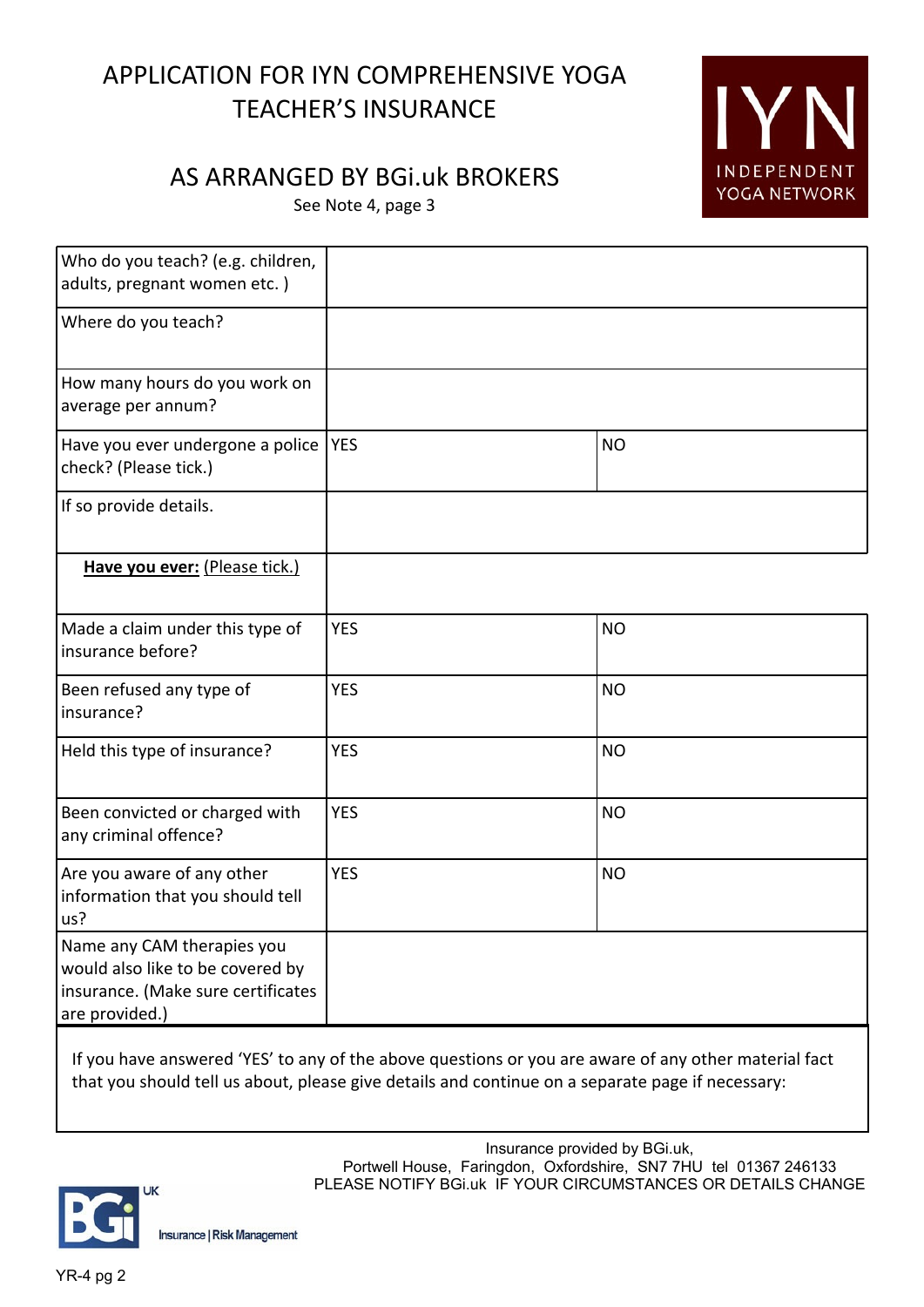# **NOTES**

### **SENDING YOUR APPLICATION**

Send completed application (including the BGi application [page 2] if applicable) with other requested documentation either:

### **BY SNAIL MAIL TO**

IYN, NYSFOR, PARK ROAD, ABERMAW, GWYNEDD, LL42 1PH **(To avoid considerable delay, attach correct postage. Using Post Office 'signed for' facility can also cause delay.)**

### **BY EMAIL AS ATTACHMENT TO**

**info@namaskaram.co.uk** (You can write in handwriting on the printed form and scan or photograph it. Send in jpeg or png format please. If you photograph the form, please make sure it is legible. To type directly onto the form, the 'Fill & Sign ' facility available on many versions of Adobe PDF Reader enables you to place a cursor anywhere on the document and type in your details.)

Send change of address and other contact details to: **independentyoganetwork@gmail.com / 07572 749468 (TEXT PLEASE).** Also inform your insurance provider.

### **BGi INSURANCE ENQUIRIES TO**:

**TEL**: 01367 246133 / General info **www.BGi.uk.com**

**Note 1 (page 1) SCOPE OF STUDENT REGISTRATION** Student details are not published on the IYN web site. This registration is available for up to four years. Send a copy of your certificate to **independentyoganetwork@gmail.com** as soon as you qualify to and we will update your registration and put your details on the web site. You won't be charged the full teacher's rate (£25 pa) until your renewal date. Members' discount for IYN events is available to IYN Registered Student Teacher.

**Note 2 (page 1) RE CV** Please supply a brief, general CV of the type you would use to apply for a job or educational course. This should include sections on your work experience, education and interests. Add a section on your Yoga experience. If attaching to email, use .doc, .docx, odt, or .pdf format.

**Note 3 (pages 1 & 2) RE CERTIFICATES** Include particularly here **copies** of certificates relating to any CAM therapy you'd like to be included in your insurance cover. Also, if you have certificates in Yoga of any sort, include copies of these. **Don't send original certificates.**

**Note 3 (page 2) SCOPE OF INSURANCE** You are required to have third party liability insurance for at least £5,000,000 since liability can fall back onto the IYN if you do not have it. You can shop around for cover, but for ease, we recommend BGi's policy. It is very comprehensive and because there are no extras for most CAM therapies, children's Yoga, yoga therapy and so on. Policy holders whose main residence is in the UK or Eire and who work anywhere in the world except the USA and Canada are covered for £5,000,000. (EU residents contact BGi for up to date information.) Premiums are payable in GB pounds. The more members take up the policy, the cheaper it will be. **If you use another broker**, send us a copy of the insurance document by email or snail mail.

**Note 4 (page 2) REGISTRATION & INSURANCE** Please note that if you have paid the preferential rate for members, your continued insurance cover with BGi is dependent on current membership of the IYN. Please